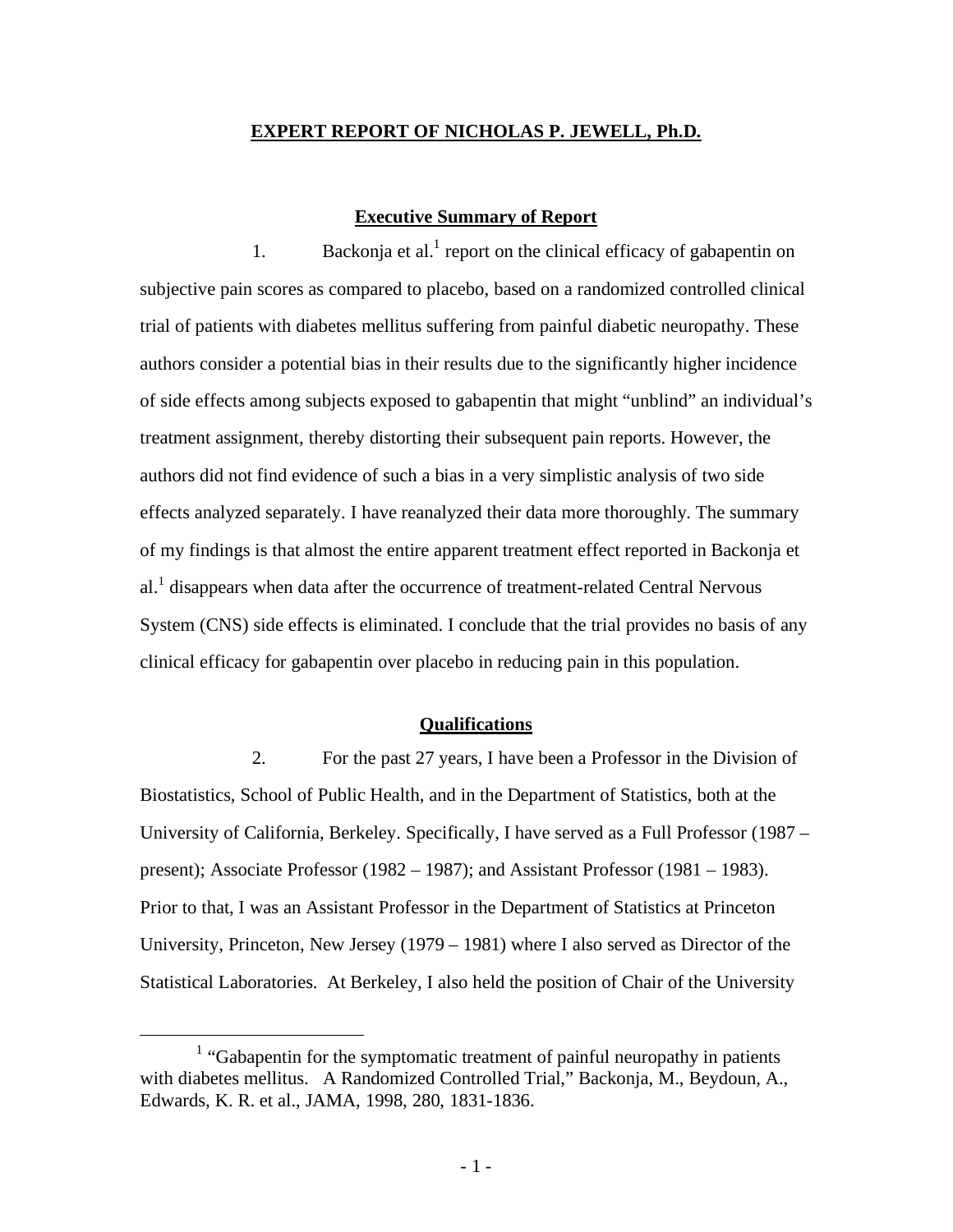of California Graduate Group in Biostatistics from 1986 – 1994, and from 2000 – 2007. From 1994 to 2000, I served as Vice Provost at the University of California, Berkeley, in the Office of the Chancellor. Since September 2007, I have been serving as Vice Provost, Academic Personnel, at the Office of the President of the University of California. A true copy of my CV is attached as Exhibit A.

3. I have served as a member of the National Academy of Sciences Committee on National Statistics (1993 – 1996), and of the Committee on Theoretical and Applied Statistics (1994 – 1996). I received my Ph.D. in Mathematics from the University of Edinburgh, Scotland in June 1976, and was a post-doctoral Harkness Fellow at Stanford University and the University of California at Berkeley from 1976 to 1978. In 1978-79 I was a Research Fellow in the Medical Statistics Unit at the University of Edinburgh, Scotland. I also held a Visiting Professor appointment at Oxford University, England, in Spring 1990, and at the London School of Hygiene and Tropical Medicine in Spring 2007. During April – May 2007, I was a resident Fellow of the Rockefeller Foundation at their Study Center in Bellagio, Italy.

4. I am the author of a textbook, *Statistics for Epidemiology*, (Chapman and Hall, New York 2003), as well as approximately 120 peer-reviewed articles in the field of biostatistics. My fields of expertise include the analysis and interpretation of survival data and other statistical methods to investigate risk factors for disease outcomes, and longitudinal data analysis. I am a founding editor of the *International Journal of Biostatistics*, Senior Editor for the journal *Statistical Applications in Genetics and Molecular Biology*, and Associate Editor for the journal *Biometrika*. In 2005, I received the Snedecor Award, from the Committee of Presidents of the Statistical Societies, awarded to "an individual who was instrumental in the development of statistical theory in biometry." The award is associated with the best publication in biostatistics in the world in the previous 3 years. I also received a Distinguished Teaching Award from the School of Public Health, University of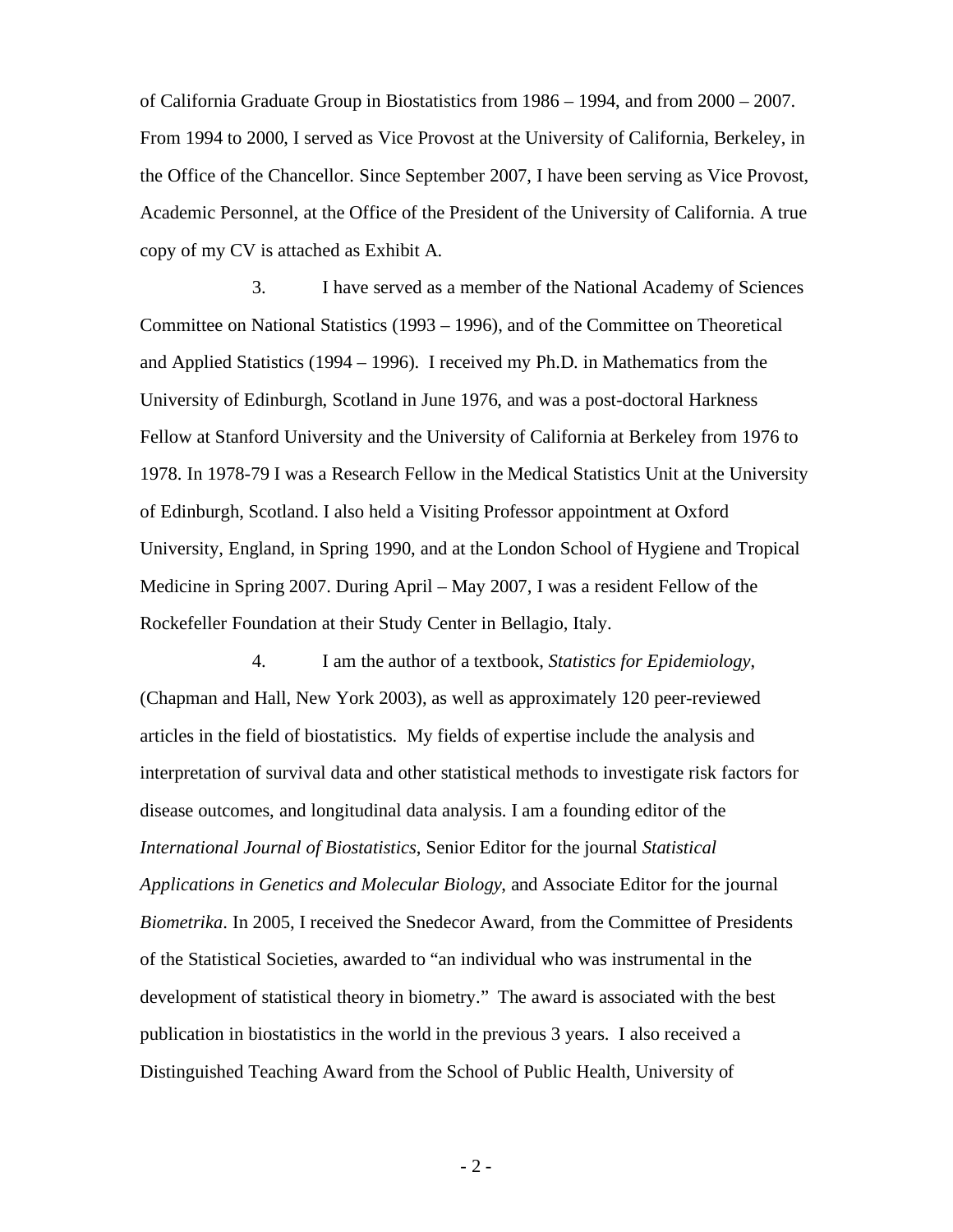California at Berkeley, in 2004.

5. I am or have been a member of several international statistical societies including the International Biometric Society, the Institute of Mathematical Statistics, and the American Statistical Association. I was made a Fellow of the American Statistical Association in 1991, and a Fellow of the Institute of Mathematical Statistics in 1996. I served as President of the Western North American Region of the International Biometric Society in 1991 – 92, and as Treasurer of the Institute of Mathematical Statistics from 1985 – 1988. In 2007, I was made a Fellow of the American Association for the Advancement of Science (AAAS).

6. In the past 5 years, I have testified at deposition in a Blood Products case, a case concerning the malfunctioning of medical devices, and twice on a case involving the adverse cardiovascular effects of celebrex. To the best of my knowledge, the relevant cases numbers are as follows:

In re: Factor VIII or IX Concentrate Blood Products Litigation, MDL NO. 986, N.D. Ill. Case No. 1:93CV7452

In re: Guidant Implantable Defibrillators Products Liability Litigation, MDL No. 1708, D. Minn. Case Nos. 05-1708, 06-00025 and 05-02596

In re: Bextra and Celebrex Marketing Sales Practices, and Product Liability Litigation, MDL NO. 1699, N.D. Cal. Case No. M:05-CV-01699 CRB

My consulting rate for this project is \$350 per hour. I have relied on the documents referenced in this report, and upon my experience in the field of biostatistics, in preparing this document.

# **Gabapentin for Treatment of Painful Neuropathy in Patients with Diabetes**

7. I have been asked to provide an analysis of data underlying the paper by Backonja et al.<sup>1</sup> on the effects of gabapentin on pain severity in a sample of patients randomized to treatment with either gabapentin or placebo. I was supplied with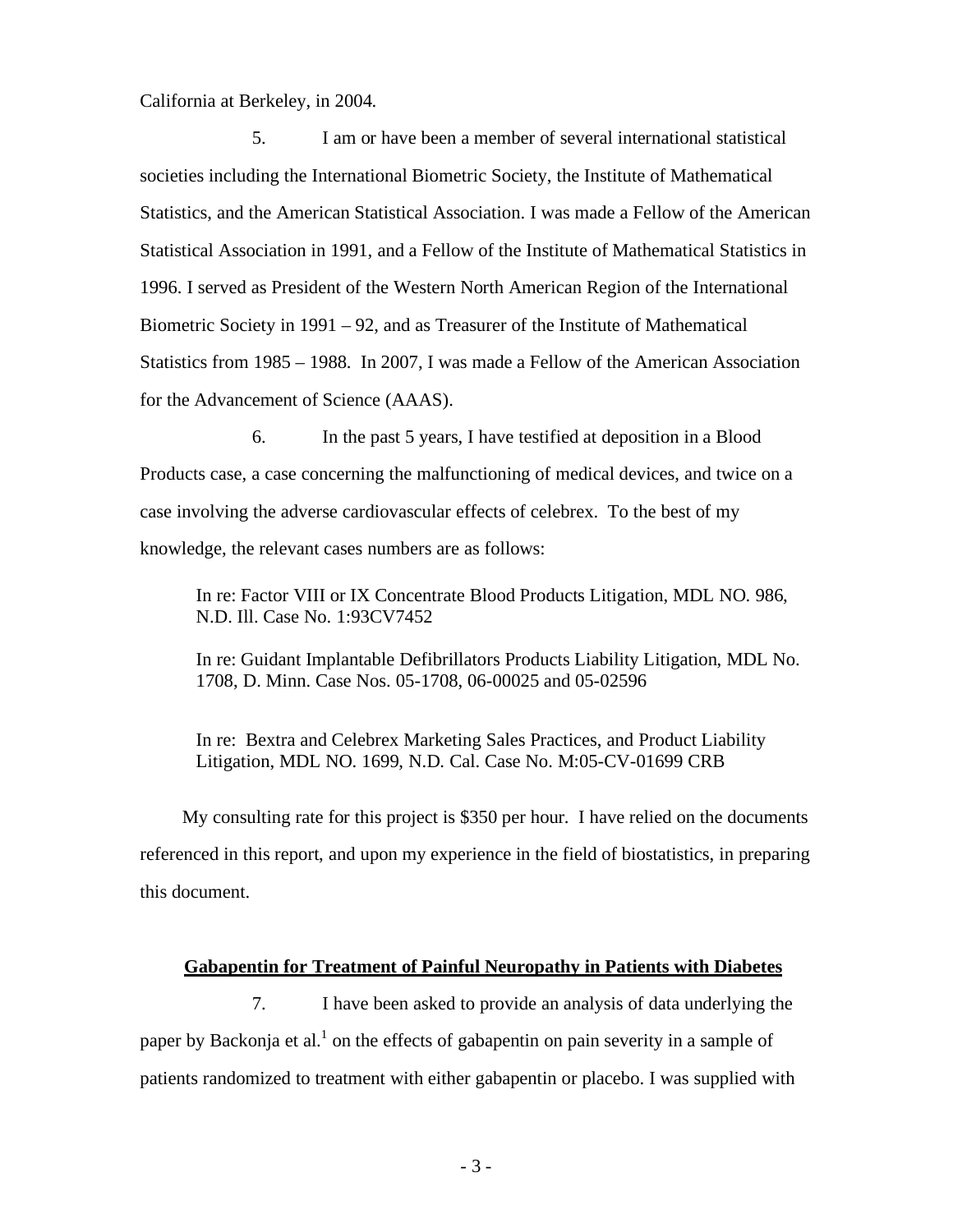the original data in electronic form, including daily pain reports for each subject during a short screening period, and then during the eight-week trial. Subjects were randomized to receive either gabapentin or placebo, and the randomization indicator was also provided in the data sources. Patients were recruited from 20 clinical sites. The randomization was carried out in a double-blind fashion. The primary efficacy outcome was a pain severity rating, recorded by each patient in daily diaries using an 11-point Likert scale ranging from 0 ("no pain") to 10 ("worst possible pain"). The study, including dosing procedures, is described in further detail in Backonja et al<sup>1</sup>. The data provided information on 81 placebo subjects and 84 patients receiving gabapentin, as reported in Backonja et al.<sup>1</sup>

The double blinding of subjects is potentially compromised by several factors, one being the occurrence of side effects known to be related to the study medication, gabapentin. This is of particular concern given that the primary outcome is only measured subjectively. Backonja et al.<sup>1</sup> raise this issue directly in stating "Because the study end point of pain was subjective, we explored the possibility that the occurrence of adverse events resulted in the "unblinding" of the study, biasing the results of our efficacy analysis." I confirm that this form of "unblinding" is well known, to be expected in pain studies, and has been studied extensively.<sup>2</sup> The authors noted that "Dizziness and somnolence, the 2 most frequent adverse events, were also those with the largest difference in incidence between the gabapentin and placebo groups," considerably raising the possibility of bias. After an ad hoc approach that involved ignoring all data from those patients who experienced a single adverse effect (such as dizziness), the authors concluded "inclusion of patients who experienced these central nervous systems adverse effects in the original analysis did not account for the overall efficacy seen in the trial."

I was asked to review the assessment and estimates of treatment efficacy, paying particular attention to whether such results were influenced, or biased, by the occurrence

 <sup>2</sup> <sup>2</sup> "Blinding effectiveness and association of pretreatment expectations with pain improvement in a double-blind randomized controlled trial," Turner, J. A., Jensen, M. P., Warms, C. A. et al., Pain, 2002, 99, 91-99.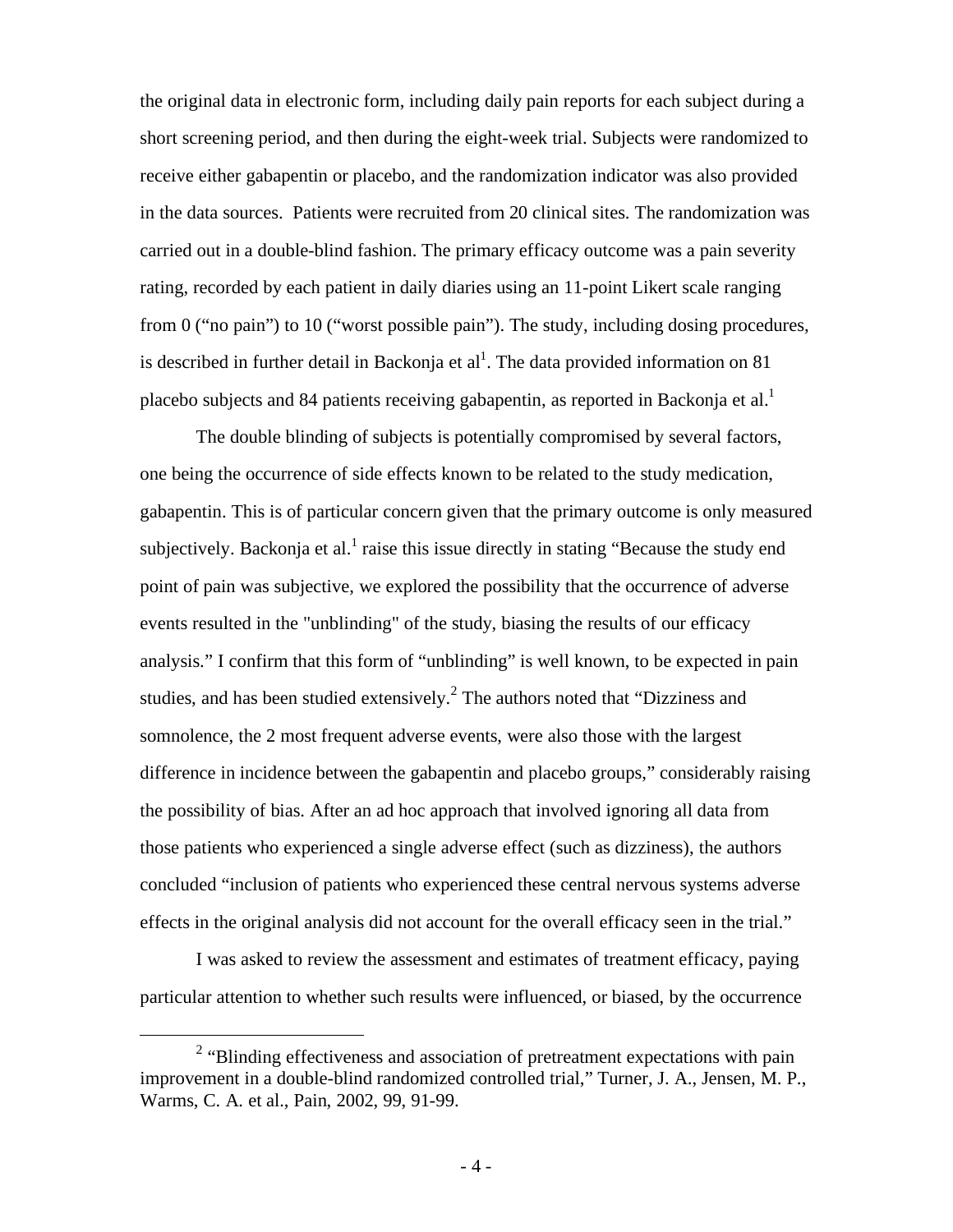of side effects considered associated with the study medication.

### *Basic Analysis of Pain Outcome Data Ignoring Occurrence of Side Effects*

8. I first fit a simple longitudinal regression model using the data on pain scores for each day to understand the trajectory of pain assessments over time, and how changes differ for patients in the two treatment groups. This is the most direct way to approach the data, avoiding compressing information on the pain outcome into weekly averages, and, in particular, into an endpoint measured "as the mean score for the last 7 diary entries." The specific regression model assumes that the mean pain score varies linearly over time. Estimates of the regression coefficients were obtained using the standard generalized estimating equation (GEE) approach for linear regression, thereby allowing for correlation amongst repeated pain scores on the same individual<sup>3</sup>. The software used was Stata 9.2<sup>4</sup>.

9. The simplest regression model used assumed a linear relationship of the average pain score over time, common to all patients, but allowing a different intercept and slope for the two treatment groups. At this point, all follow-up pain data is being exploited, ignoring information on side effects that might "unblind" treatment assignment. For the placebo group, the estimated intercept (interpretable as the mean pain score at day 0 as the study began) was 6.11 with an estimated subsequent daily decline of 0.027 per day (or, equivalently, 1.52 over 56 days). This presumably represents some placebo effect or simply systematic improvement in patients' conditions after recruitment. On the other hand, the estimated intercept for the active treatment group is 5.61 with an estimated daily decline of 0.045 per day (or, equivalently, 2.52 over 56 days). The rate of decline is significantly greater for the active treatment group ( $p =$ 0.005). It is somewhat surprising that the intercepts are also significantly different but the

 <sup>3</sup> *Analysis of Longitudinal Data*, Diggle, P., Heagerty, P., Liang, K-Y., Zeger, S.,  $2<sup>nd</sup>$  Edition, 2002, Oxford University Press.

<sup>&</sup>lt;sup>4</sup> Stata/SE for Macintosh, Stata Corporation, College Station, Texas.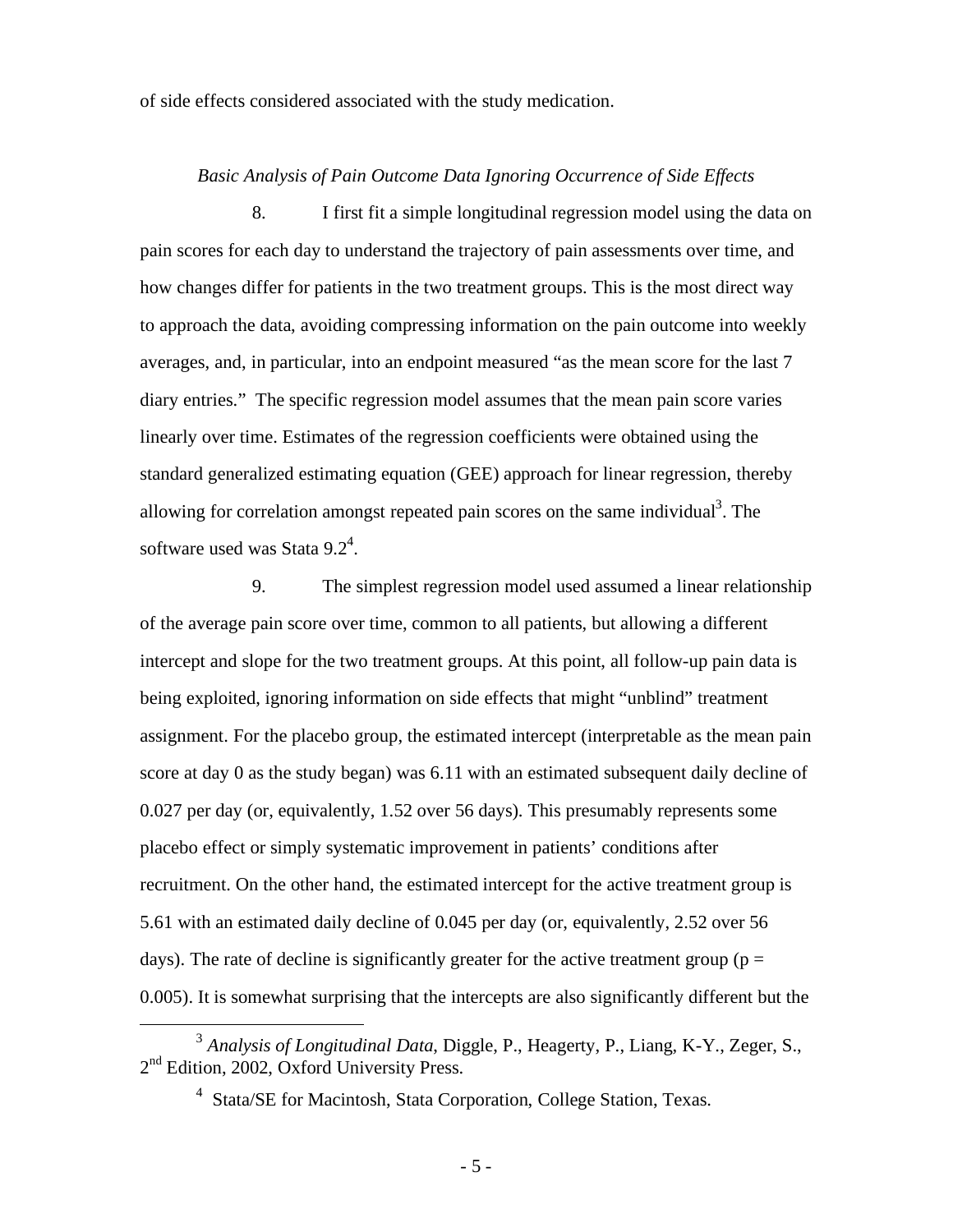p-value of 0.045 is borderline.

10. These calculations used the screening measurements of pain before treatment began. Removing these observations and using only pain scores from day zero yields very similar results. The estimated intercepts and slope for the placebo group are now 6.01 and -0.025 per day (a decline of 1.38 over 56 days). For the active treatment group, the analogous estimates are 5.29 and -0.037 per day (a decline of 2.06 over 56 days). Now the slopes are not significantly different ( $p = 0.069$ ) although the intercepts appear slightly more different ( $p = 0.016$ ).

11. The above analysis has assumed that subjects recruited at different clinical sites report similar pain scores. To allow for the possibility that patients from different sites experience different levels of pain, we introduced site as a covariate exactly as specified in the Backonja et al.<sup>1</sup> analysis. Adjusting for clinical site in this way allows the regression line, describing changes in mean pain scores over time, to have a different intercept for each site, but assumes that the rate of decline in pain scores is the same for all sites for both the placebo and active treatment groups. The adjustment for site changes the estimated rate of decline for the two groups only slightly to 0.024 per day (a decline of 1.34 over 56 days) for placebo patients, and 0.037 per day (a decline of 2.10 over 50 days) for the active treatment group. Comparison of these rates of decline yields a p-value of 0.050. As noted, in this analysis, the intercepts are allowed to vary from site to site, but overall the average differences in intercepts between placebo and active treatment groups (for a given site) is estimated to be 0.61 lower in the gabapentin group, remaining just statistically significant ( $p = 0.032$ ).

12. In summary, there is marginal evidence for both an immediate drop in pain scores in the treatment group followed by a slightly greater decline in pain over the course of treatment. Adding the differences after an eight week (56 days) followup period produces an estimated average pain score drop of around 1.4 more on active treatment than on placebo.

- 6 -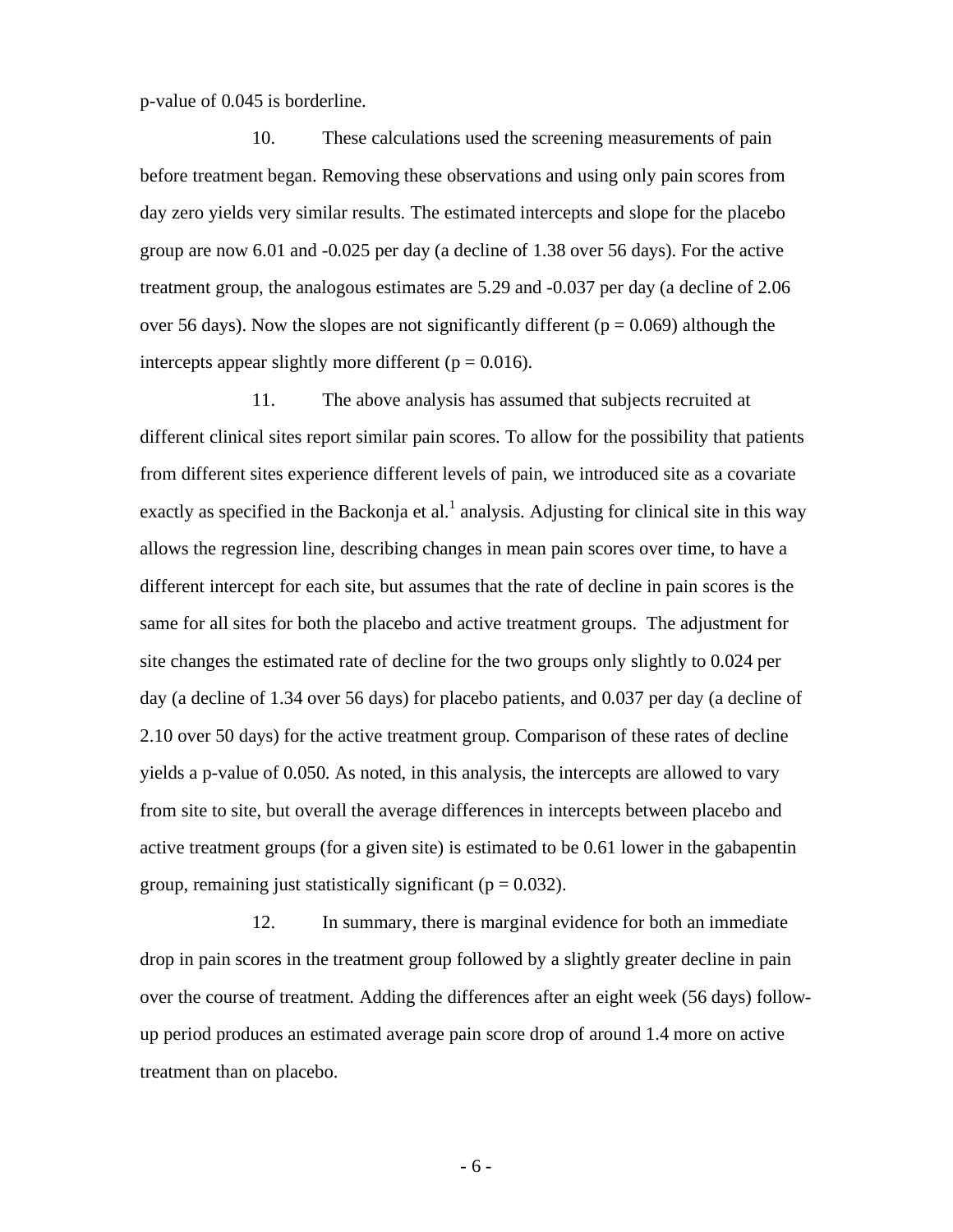### *Adjustment for Baseline Pain Scores*

13. Backonja et al.<sup>1</sup> also used the screening mean pain score, measured over a brief period prior to commencement of treatment as an additional covariate. Due to randomization there should be no difference in the screening mean main score across the two treatment groups (and this is supported by the data), and so inclusion of this covariate should not alter the previous estimates discussed above. Nevertheless, there is some possibility of additional precision since it is likely that the screening mean pain score is closely correlated with subsequent pain score measurements (again confirmed by the data). To follow Backonja et al.<sup>1</sup> therefore, we extended the above analysis to control for where a patient "starts" in terms of their screening mean pain score. Holding site fixed as before, the above estimates change as follows: the rate of decline for placebo patients is now 0.027 per day (a decline of 1.49 over 56 days), and 0.037 per day (a decline of 2.06 over 56 days) for the active treatment group. These rates of decline differences have an associated p-value of 0.14, no longer statistically significant. Overall the average differences in intercepts between placebo and active treatment groups (for a given site) is estimated to be 0.59 lower in the gabapentin group, remaining statistically significantly different from zero ( $p = 0.006$ ). As noted, there is a very strong association between pain scores after treatment and the screening mean pain score, and this relationship is similar for the two treatment groups. These results are not changed dramatically by including (non-significant) interaction terms that allow the rates of decline to depend on the average pain score at screening.

# *Summary of Basic Analysis*

14. There is evidence for both an immediate drop in pain scores in the treatment group followed by a slightly greater decline in pain over the course of treatment. Adding these two effects produces an estimated average pain score drop of around 1.2 more on active treatment than on placebo, after an eight-week (56 days) follow-up period. As these estimates control for the effects of site and screening mean

- 7 -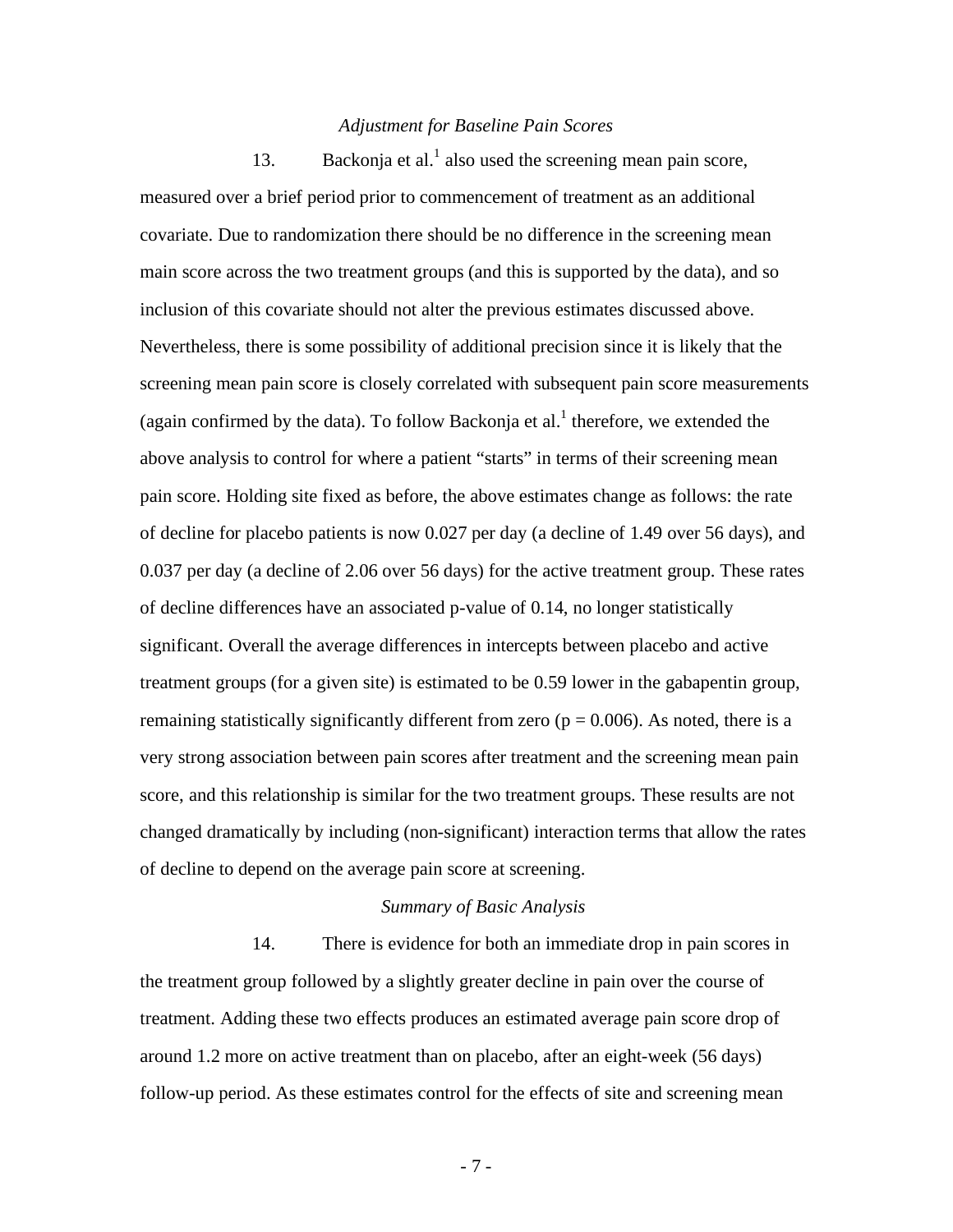pain score, this analysis closely corresponds with that of Backonja et al.<sup>1</sup> who report an overall increased drop of 1.2 in the gabapentin group as compared to the placebo subjects. These authors provide an associated overall p-value less than 0.001 for this comparison. In my analysis, the equivalent p-value is also less than 0.001. Thus, to this point, my analysis agrees closely with Backonja et al.<sup>1</sup>

I now turn to consideration of the effects of the occurrence of adverse side effects that are considered related to treatment and that therefore have the potential to "unblind" treatment assignment and subsequently bias the results.

#### *Stopping Analysis at Onset of Treatment-Related Side Effects*

15. To address the issue surrounding the occurrence of side effects I examined the data to determine the first day on which a treatment-related side effect occurred. To judge "relatedness", I used a variable denoted "aerel" and considered the side effect related to study medication if aerel was assigned a value in the range 3—5 (indicating that the side effect was possibly, probably, or definitely related to the study medication). Finally, I used only the first Central Nervous System (CNS) side effect as defined by a list in Appendix C.36 of the 945-210 research report, or a synonym of any condition found there (for example, sleepiness included with somnolence). For the placebo group, 12 individuals experienced such a related side effect during their period of follow-up; on the other hand, 44 members of the gabapentin group had such side effects in the follow-up period. These numbers reflect what Backonja et al.<sup>1</sup> indicated regarding the higher incidence of treatment related side effects in the gabapentin treated subjects. For the 12 members of the placebo group who experience treatment related side effects as described, the average day of onset is 12.1 days with a standard deviation of 8.6 days; for the 44 analogous subjects in the gabapentin group, the average day of onset is 11.0 days with a standard deviation of 9.2 days.

In the placebo group, the nature of these observed "first" related side effects is distributed across an entire range from dizziness to tiredness, with somnolence (plus its

- 8 -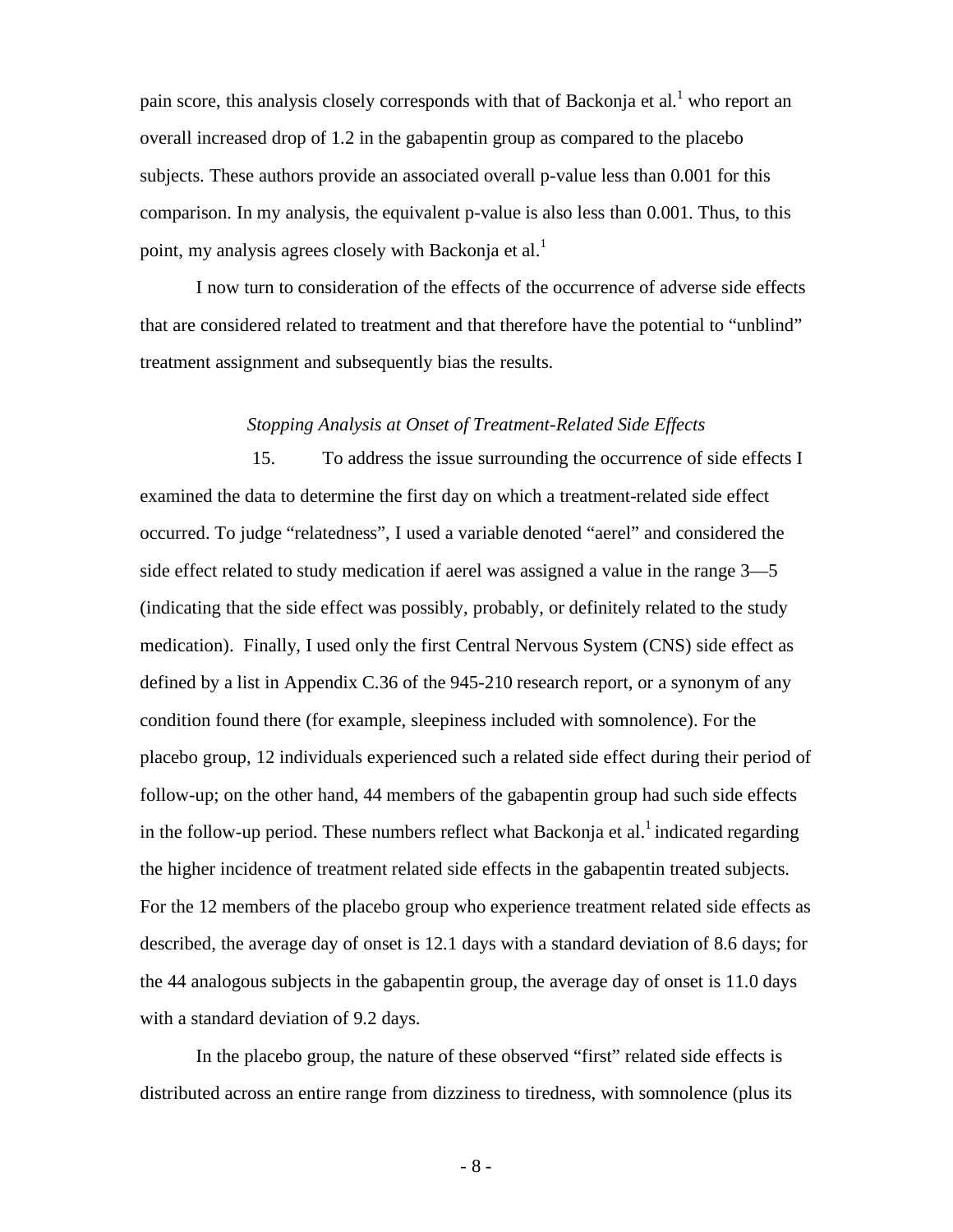synonyms) experienced by seven subjects. Another three subjects suffered from dizziness (including synonyms). For the gabapentin group, there is again a wide variety of first side effects experienced from ataxia to vertigo. In this group eighteen subjects suffered dizziness (including synonyms) as the first treatment related side effect, thirteen somnolence (including synonyms), and four confusion. No other included first side effect was experienced by more than one subject in either group.

To assess the possible impact of these treatment related side effects "unblinding" treatment assignment and subsequently biasing the subjective measurement of pain, I removed all data following the first occurrence of a treatment related CNS side effect as defined above. This is a less radical approach than in Backonja et al.<sup>1</sup> who removed the entire record for subjects who reported such side effects, albeit only for two major side effects and only one side effect at a time.

There is a possibility that the results of paragraphs 9-11 (and the conclusion of paragraph 12) will be modified if we only use the data up to and including the first day of onset of a side effect related to treatment, but no pain scores thereafter. In particular, I would anticipate a slight increase in variability due to using less data. However, our primary interest is to see if the estimates of treatment effects themselves are fundamentally changed, since this would likely be due to bias in pain measurements after the occurrence of these side effects. The following paragraphs therefore focus on this issue.

16. Repeating the most general analysis (without adjusting for average pain at baseline) reveals a somewhat different picture from the results in Paragraph 11. Now (adjusting for site), the estimated rate of decline is 0.025 per day (a decline of 1.38 over 56 days) for placebo patients, with *essentially the same effect* for the active treatment group with an estimated decline of 0.020 per day (a decline of 1.12 over 56 days). Note that the rate of decline is actually slightly slower in the active treatment group: the comparison of the rates of decline between placebo and active treatment is

- 9 -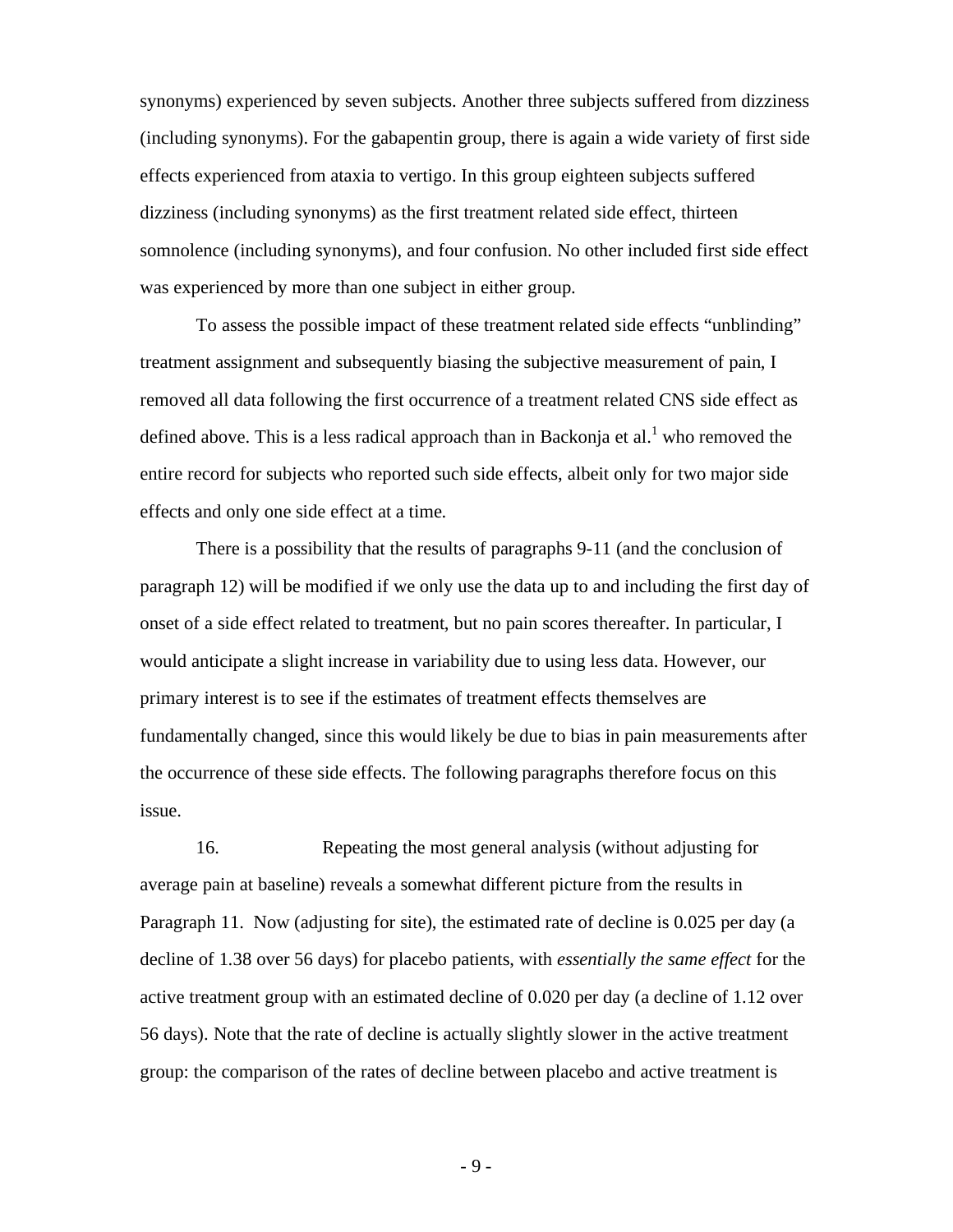now entirely insignificant ( $p = 0.49$ ), indicating no apparent treatment difference. Thus, the apparent difference in the rates of decline between the two groups is completely explained by pain scores that occur after treatment-related side effects have occurred.

On the other hand, in this analysis, the overall average difference in intercepts between placebo and active treatment groups (for a given site) is 0.67 (with the smaller pain scores in the treatment group), basically unchanged from what I reported in paragraph 11, a difference that remains just statistically significant ( $p = 0.02$ ).

17. Continuing in this way, we now repeat the analysis that adjusted for the average screening pain score described in paragraph 13. Holding site fixed, the estimates change as follows: the estimated rate of decline for placebo patients is 0.029 per day (a decline of 1.60 over 56 days), and 0.021 per day (a decline of 1.18 over 56 days) for the active treatment group, again more decline observed with placebo than under active treatment. These rates of decline differences are again essentially equivalent with an associated p-value of 0.42. Overall the estimate average difference in intercepts between placebo and active treatment groups (for a given site) is 0.57 (lower average pain scores under active treatment), again just statistically significant ( $p = 0.013$ ).

18. Adding the two treatment effects, described in paragraph 17, produces an estimated average pain score drop of just 0.15 more on active treatment than on placebo, after an eight-week (56 days) follow-up period. The smaller number reflects the now increased decline under placebo that essentially offsets the initial overall difference due to treatment. Effectively there is no difference between pain scores under placebo and those under gabapentin after eight weeks of treatment.

19. Illustrating the data for a single patient powerfully displays the bias that can be introduced by including data after an adverse side effect first appears, possibly alerting the patient that they may be on active treatment. Figure 1 below graphs the pain score data by day for subject #4017 who was randomized to the gabapentin group, and first reported the side effect of somnolence on day 11 of treatment.

 $-10-$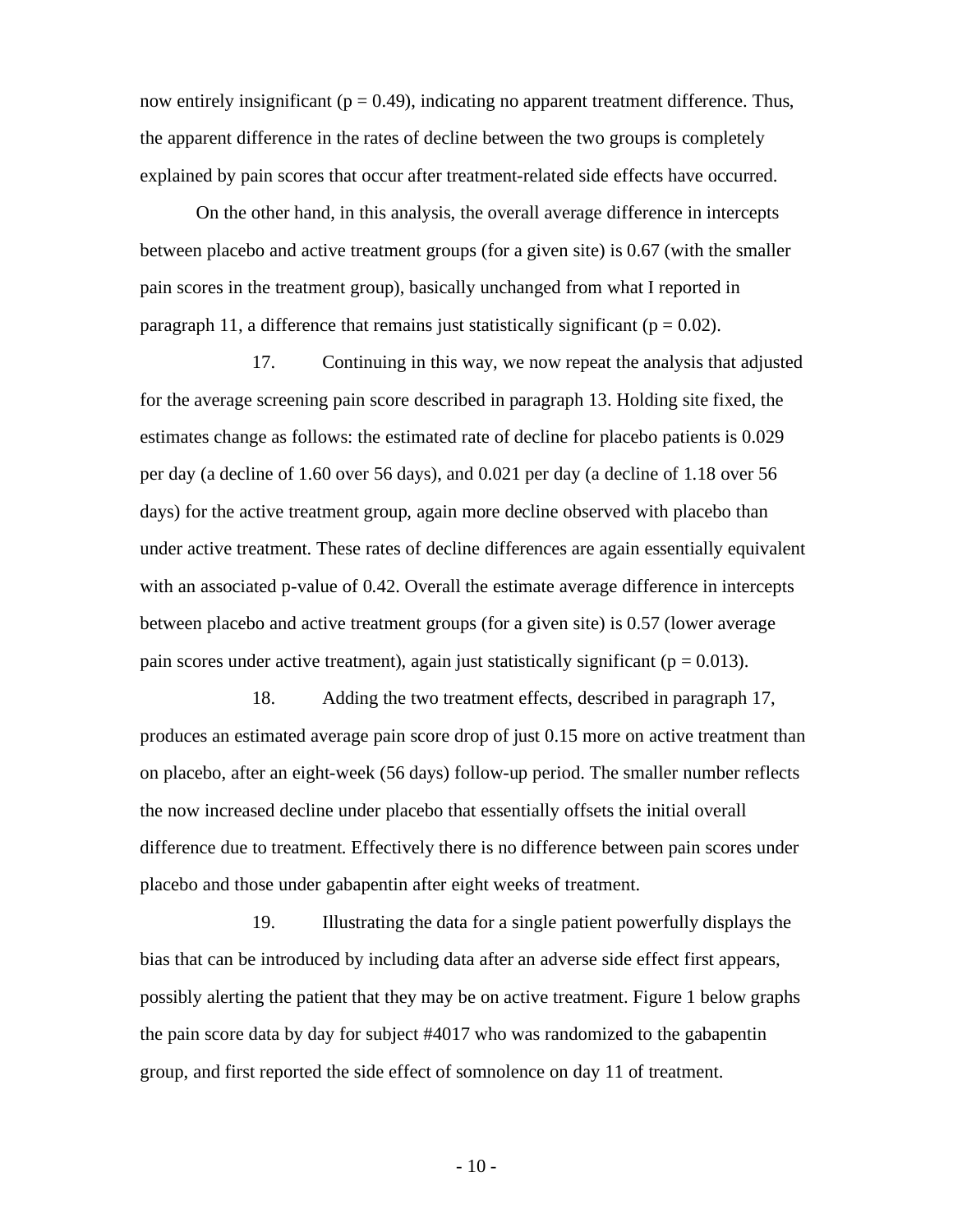



Note that, for this individual, pain scores were generally *increasing* over the first 11 days of treatment. Within a few days of the first noted occurrence of a treatment related side effect, the subjective pain scores systematically decline. The long red line in Figure 1 models the change in mean pain scores over time over the entire period, and suggests a systematic decline in pain over time. However, the analysis restricted to the first 11 days--before the possible "unblinding" of treatment assignment--paints a very different picture.

Of course, Figure 1 displays the results for only a single subject whose side effect occurs within the second week of treatment; however, the analyses described in paragraphs 16—17 effectively "average" these estimated regression lines over all patients, if and when treatment-related side effects occur, allowing for a different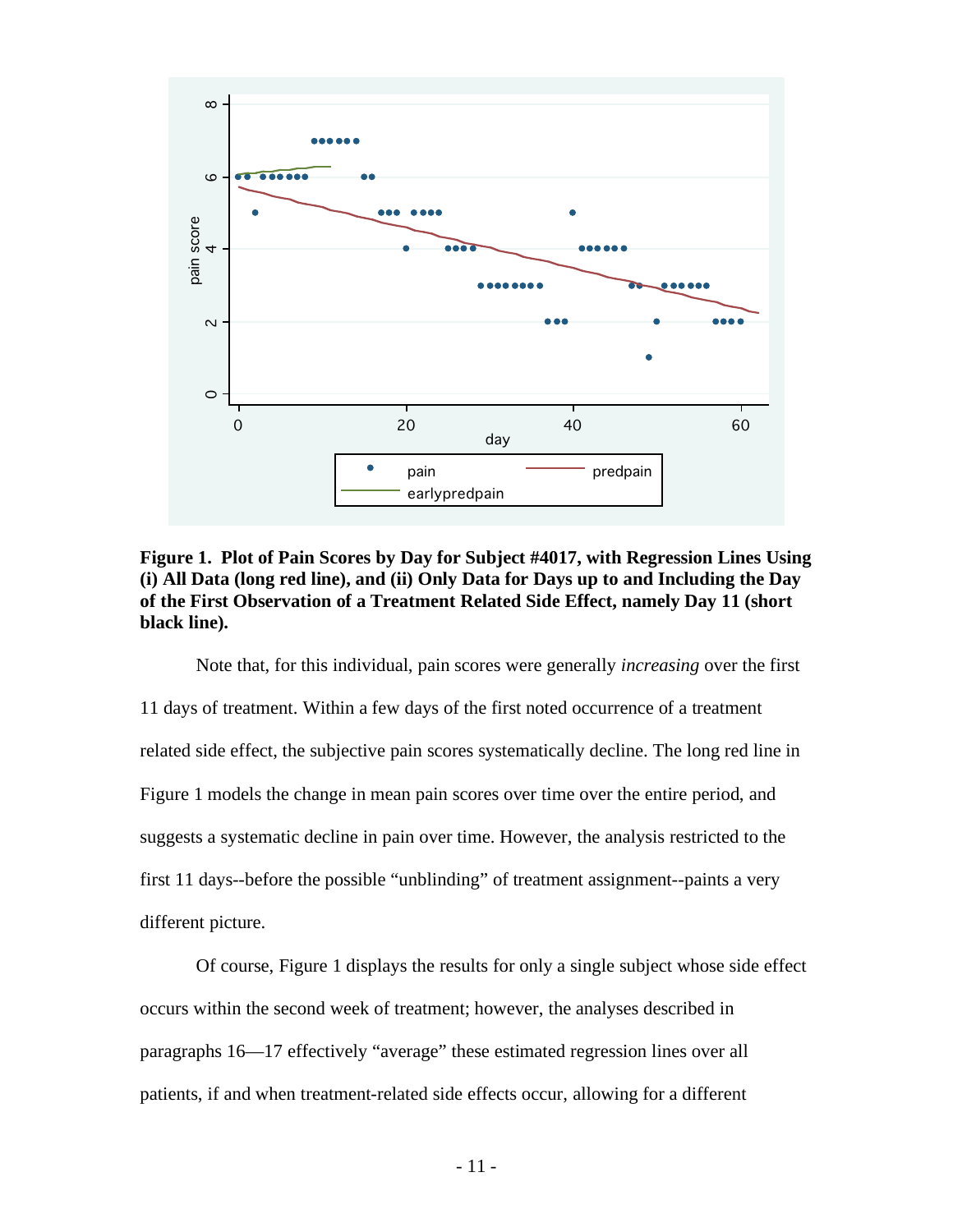intercept from subject to subject depending on their mean screening pain score and their clinical site. The latter analysis shows that the phenomenon displayed in Figure 1 is not unusual but systematic over the sample.

20. Finally, we present further graphic evidence and analyses supporting the results previously described. Specifically, we display estimates of weekly mean pain scores in both the gabapentin and placebo groups, before and after adjusting for the occurrence of potentially "unblinding" CNS side effects. Specifically, Figure 2(A) below mimics Figure 2(A) in Backonja et al.<sup>1</sup> (p. 1834). However, Figure 2(B) shows far less difference between the gabapentin and placebo groups after accounting for the possibility of "unblinding" due to the occurrence of CNS treatment related side effects. In Figure 2(A), a simple comparison of the weekly means between the placebo and gabapentin groups is statistically significant (p-value  $< 0.05$ ) from week 2 through week 8 inclusively, as described in Backonja et al.<sup>1</sup> However, in Figure 2(B), the means are only statistically significant in weeks 2 and 3, and never thereafter. In particular, at week 8, the p-value for the comparison of mean pain scores between the gabapentin and placebo groups is 0.41, suggesting no difference between the two groups. When this comparison is adjusted for site and screening mean pain, the p-value for treatment efficacy is 0.81, with an estimated drop in mean pain score due to treatment of -0.09 with an associated 95% confidence interval of  $(-0.84, +0.65)$ . This is the analysis that most closely corresponds to that reported in Backonja et al.,  $\frac{1}{2}$  and indicates that it is just as likely that placebo reduces the pain score at the end of eight weeks as gabapentin. The small estimated difference--as shown, for example, in Figure 2(B) at week 8, before adjustment for covariates--is likely due to bias as previously discussed.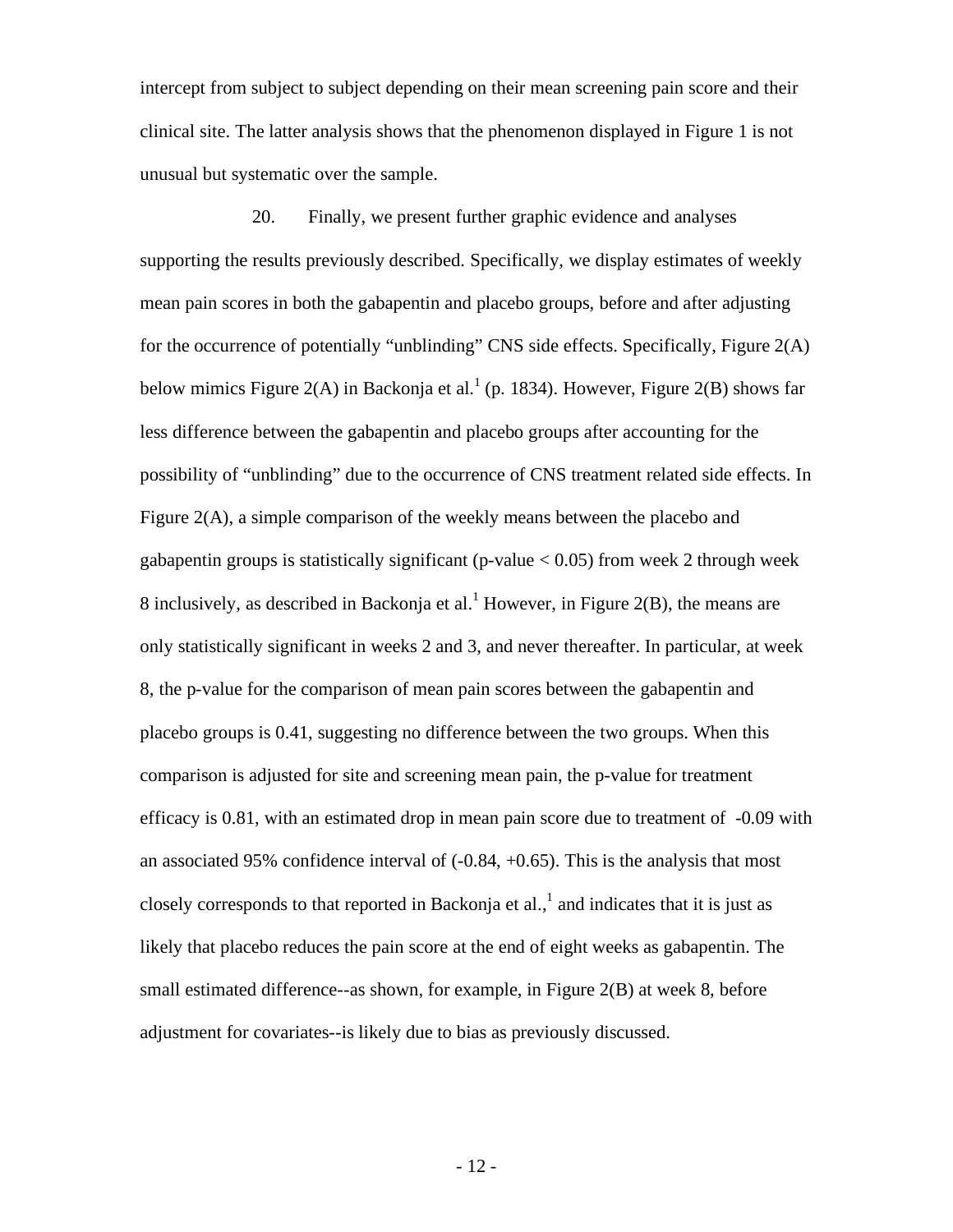

**Figure 2. Weekly estimated mean pain scores by treatment group (placebo: upper dots; gabapentin: lower dots) with one standard error bars. (A) Using all data; (B) Removing data after occurrence of CNS treatment-related side effect.**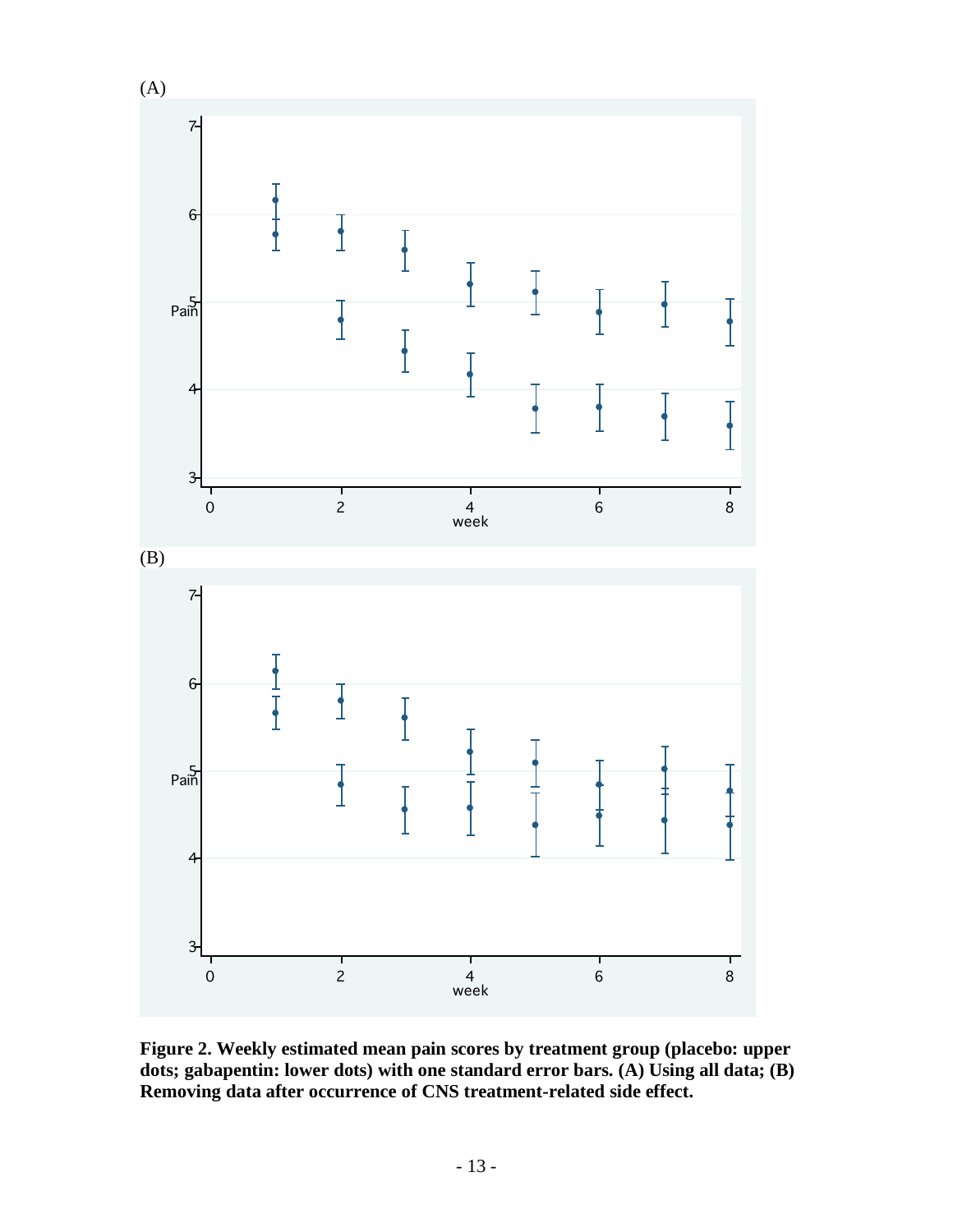## *Conclusion*

20. Approximately 90% of the apparent total improvement in average pain scores under active treatment reported by Backonja et al.<sup>1</sup> is explained by events after the onset of adverse side effects that have the potential to "unblind" treatment assignment, and are therefore subject to bias. The estimated remaining difference between placebo and gabapentin, of 0.15 (as described in paragraph 18) or 0.09 (as described in paragraph 20), is small and difficult to interpret since it is based on an effect that is "present" at the very onset of treatment and not improved by further treatment (in fact, worsened). In the absence of any difference in decline once treatment has begun, it is hard to accept that this is due to a true effect of treatment, and it may be better understood as the impact of some form of additional unanticipated bias. For example, given the considerable and demonstrated impact of observed treatment related side effects, presumably due to "unblinding," there is a similar potential for further bias caused by more subtle—unreported—experience of side effects and other factors associated with treatment, that may also have contributed to "unblinding" thereby exhibiting the small treatment-placebo "difference". Given that a simple adjustment of the data to allow for reported CNS side effects, related to treatment, eradicates almost all treatment effect, it is not unlikely that the small remaining difference could be explained by small differences in unreported side effects that also might "unblind" treatment assignment. My findings entirely contradict the claim by Backonja et al.<sup>1</sup> that "inclusion of patients who experienced these central nervous systems adverse effects in the original analysis did not account for the overall efficacy seen in the trial." It is my view that my new, more thorough, analysis completely undermines the claims of treatment efficacy made in Backonja et al.<sup>1</sup>